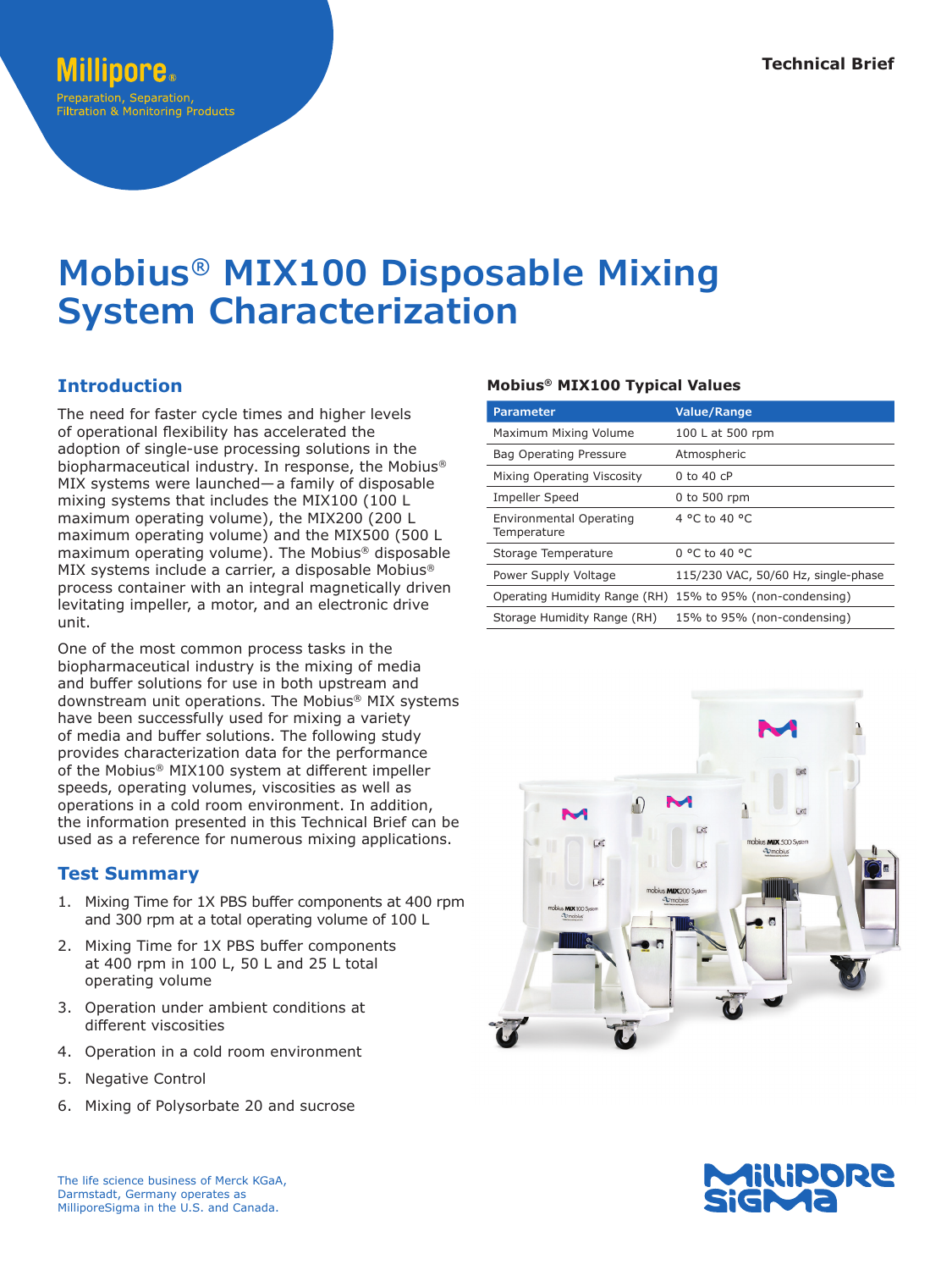## **General Experimental Protocol**

- 1. Add the total specified volume of water to the Mobius® MIX100 system.
- 2. Set the impeller to the specified speed.
- 3. Add the specified material to the Mobius® MIX100 system through the top bung port as a single addition.

### **Results**

- 1. Mixing time,  $t_m$ , for 1X PBS buffer components at 400 rpm and 300 rpm in 100 L total operating volume:
	- $t_m$  at 400 rpm = 3 minutes
	- $t_m$  at 300 rpm = 5.5 minutes

A general recommendation for solid/liquid mixing applications in the Mobius® MIX100 system is to operate at a minimum impeller speed of 300 rpm. The system is also capable of maintaining lower impeller speeds for applications such as liquidliquid mixing. It is important to note that all specific applications will need to be evaluated prior to implementation.

A conductivity probe was placed in the top and in the bottom of the Mobius® MIX system. The top probe was introduced by placing a small slit in the disposable process container. In order to minimize possible interference with the mixing, the probe was only introduced when readings were required.



**Figure 1.** Conductivity vs. Mixing Time at 300 rpm and 400 rpm. **Figure 2.** Conductivity vs. Mixing Time at 100 L, 50 L, and

- 4. Monitor the top of the system and in some cases the bottom, for conductivity at appropriate time intervals.
- 5. Continue mixing the system until there is visual confirmation that all solids have been incorporated and that 10 consecutive measurements are stable or the measurements have been stable for a minimum of 10 minutes.

The bottom probe was placed by drilling through the system carrier and the disposable process container into the fluid in the Mobius® MIX system. The bottom probe was permanently held in place throughout the entire run. The placement of these probes was based on the results of a Computational Fluid Dynamic (CFD) analysis that showed these locations to be the slowest to mix. Based on the results presented in **Figure 1**, it was determined that monitoring a single location (such as the top) was sufficient for the entire vessel.

- 2. Mixing Time for 1X PBS buffer components at 400 rpm in 100 L, 50 L, and 25 L total operating volume:
	- $t_m$  at 100 L = 3 minutes
	- $t_m$  at 50 L = 3 minutes
	- $t_m$  at 25 L = 2 minutes



25 L at 400 rpm.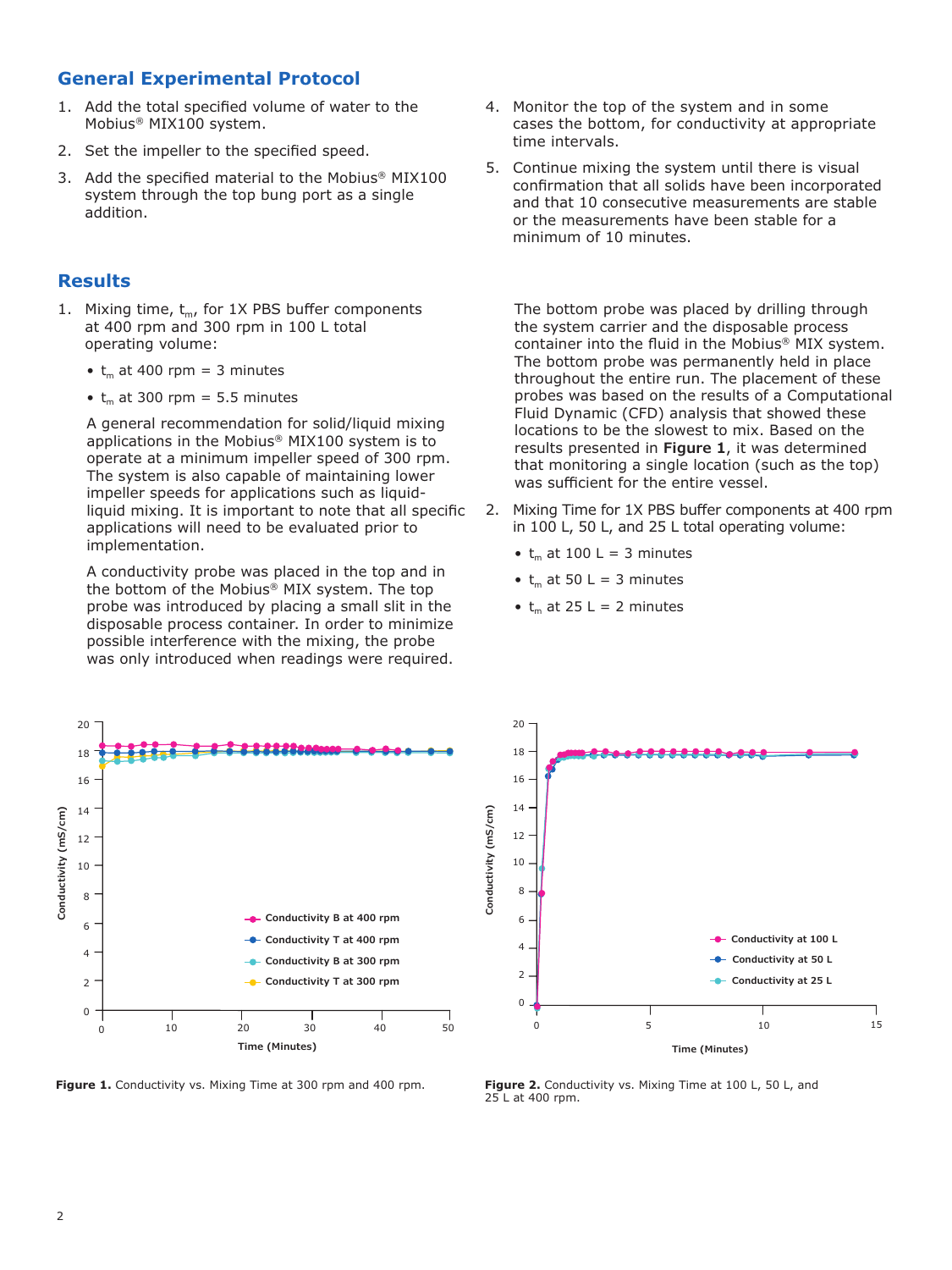- 3. Operation at different viscosities at 23°C with 100 L at 400 rpm:
	- $t_m$  at 2 cP at 400 rpm = 35 minutes
	- $t_m$  at 3 cP at 400 rpm = 35 minutes
	- $t_m$  at 8 cP at 400 rpm = 45 minutes
	- $t_m$  at 32 cP at 400 rpm = 75 minutes

The mixing time is reported for 1X PBS buffer components in a solution of the specified viscosity.



Figure 3. Conductivity vs. Mixing Time at 2 cP, 3 cP, 8 cP, and 32 cP at 23°C.

- 4. Operation in a cold room environment:
	- $t_m$  at 400 rpm at 4°C = 18 minutes

The total system operating time at 4°C was two days, which did not adversely impact the system or the electronics. The mixing time is reported for 1X PBS buffer components in the cold room after the two-day exposure period.



**Figure 4.** Conductivity vs. Mixing Time While Operating in a Cold Room.

5. Negative Control:

•  $t_m$  for 1X PBS = 75 minutes

Mixing was accomplished by creating a recirculation loop using silicon tubing through a Watson-Marlow peristaltic pump (Model 77601-10) as a recirculation device. The pump was operated at a flow rate of approximately 7 L/min.



**Figure 5.** Conductivity vs. Mixing Time Using a Peristaltic

6. Process Stream Simulation:

The Polysorbate 20 and sucrose streams were visually inspected for complete mixing.

- $t_m$  for Polysorbate 20 (1% v/v) at 400 rpm = 5 minutes
- $t_m$  for sucrose (10 g/L) at 400 rpm = 5 minutes